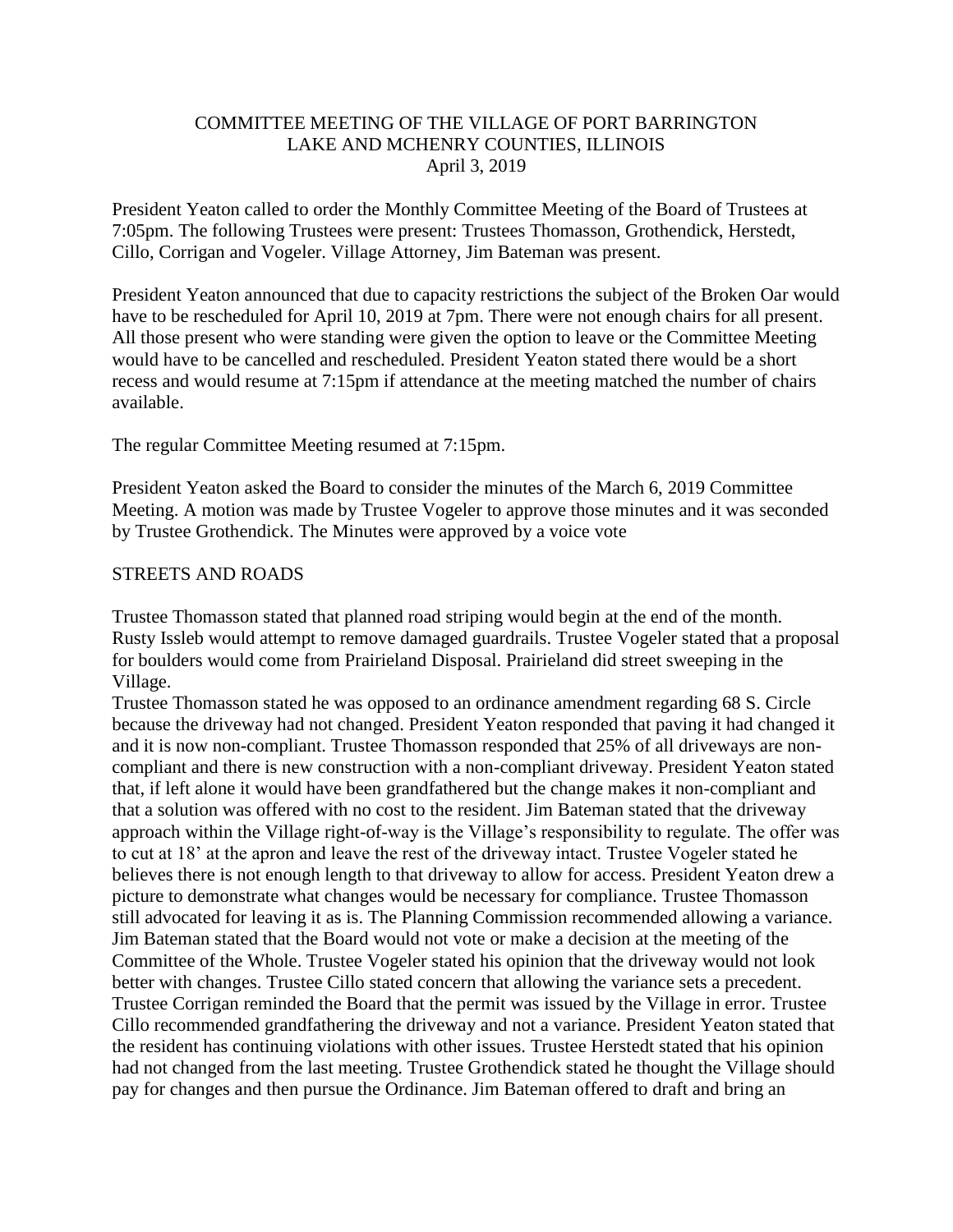Ordinance for and against the subject to the next meeting. He stated that the Planning Commission would next consider RV parking and solar energy.

### HEALTH AND SAFETY

Trustee Grothendick stated that Village Clean Up is being scheduled.

Trustee Grothendick and Judy Thelin attended the Fox River Summit and he described the sessions attended. He also took some NIMS classes.

Jody Thelin and Donna Erfort met to review the weed ordinance and will have recommendations.

Trustee Grothendick stated the Ordinance for discussion on Solar Energy gave him cause for concern on a few points. Jim Bateman stated that Ordinance is scheduled for review by the Planning Commission. There is an Illinois statute that HOAs cannot regulate or deny solar panels.

Trustee Vogeler stated he has a draft of a pamphlet on how to sandbag properly.

# **POLICE**

Trustee Herstedt stated that the Counties are patrolling.

Four bids were obtained for fire protection and upgrades to the security at the Village buildings. Liquor license modification has been rescheduled for April 10, 2019 at 7pm with the location yet to be determined.

Trustee Herstedt will request the radar trailer.

# PARKS AND BEACHES

Trustee Cillo is getting a quote for a new sign at the boat launch.

Seven people attended the CPR class.

The egg hunt is scheduled for 04/10/2019 at 11am.

Trustee Cillo is getting information about outdoor water solutions for water movement where algae collects. Windmills are being considered. When more information is available she will present.

A bid request is underway to have a wood carver create a bunny at Friendship Park in honor of Priscilla Zoller, who was the Village bunny for many years.

# FORESTRY

Trustee Corrigan stated that the Village has been awarded the Official Tree City USA designation for the  $5<sup>th</sup>$  year in a row.

Arbor Day celebration will be held on April 26, 2019 at 3pm.

The Village can purchase trees from the Conservation District. Trustee Corrigan asked the Board if the HOAs should be included in the option to purchase through the municipal program. All Board members agreed.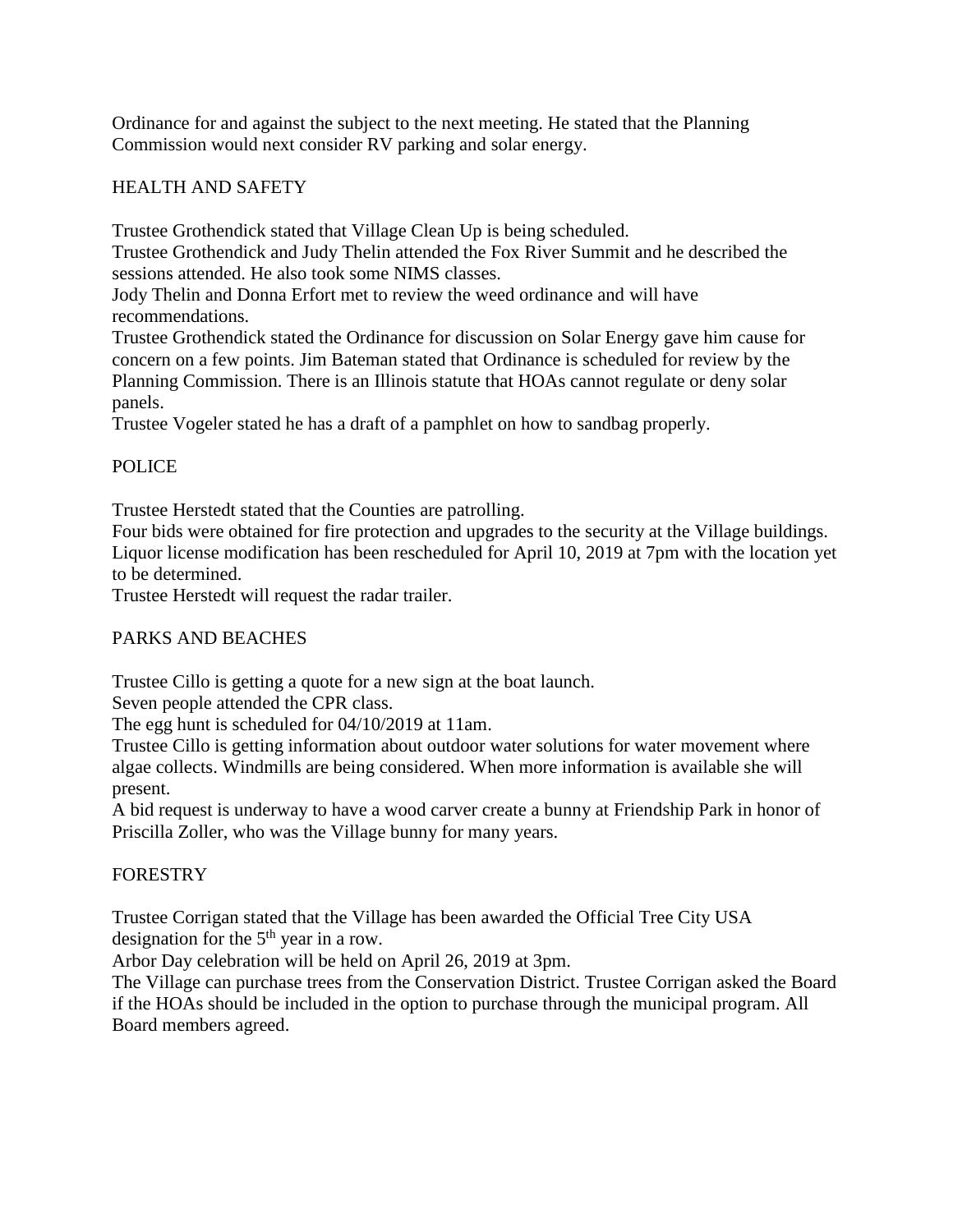### **FINANCE**

Trustee Corrigan stated that the Village scholarship application was on the website. The Building and Zoning software is configured and nearly ready for use. Data from the old system must be moved to the new software.

E-pay is set up.

An Ordinance was available to the Board to add a new section to the Village Code 36.05 "Reimbursement of Village Employees for Certain Expenses" for discussion. Jim Bateman stated that the General Assembly passed new legislation on the subject. A template was sent by the IML to be implemented into the code. Trustee Corrigan stated that another Ordinance covers travel expenses and asked if it was redundant to include in this ordinance. Jim Bateman agreed. Suggestions would be made to the document to send to Jim Bateman.

#### BUILDING AND ZONING

Trustee Vogeler stated that he and President Yeaton met with the contractor for 1 Oak Street on March 21, 2019. He requested his \$5,000.00 escrow deposit be reduced.

They met with the Waltenspiel's regarding 423 Riverside on the  $22<sup>nd</sup>$ .

The Fence Ordinance amendment was available to the Board for consideration.

Jim Bateman stated that engineering must be done to verify compensatory storage at 1 Oak Street. He recommended a hearing before the Board even though the Board would not grant the variance.

Brett Sherman was present. He did a presentation to the Planning Commission. They requested changes to his plans so he made changes and did another presentation. He stated he felt taken advantage of because their vote went from 4 yes votes to all no after he spent \$50,000.00 on drawings for the changes they requested. He believes their rejection is inappropriate. He is asking for direction on how to proceed without rejection. Jim Bateman reminded Mr. Sherman that he would have opportunity to present at the Village Board Meeting. In fairness to residents who expect a presentation the subject must be tabled.

#### VILLAGE ATTORNEY

An Ordinance was available to the Board regarding amendment to the Liquor License. Trustee Cillo asked why there are 5 revisions, as only 3 were received by the Trustees. Jim Bateman explained there were internal discussions that did cause change but were not final so the ordinance was not sent at that time. The urgency was because of the timing of renewal of liquor licenses.

#### ADMINISTRATION

Donna Erfort stated that the Board should review the Stormwater Management Plan.

#### VILLAGE PRESIDENT

Lobby Day will be on May 1, 2019.